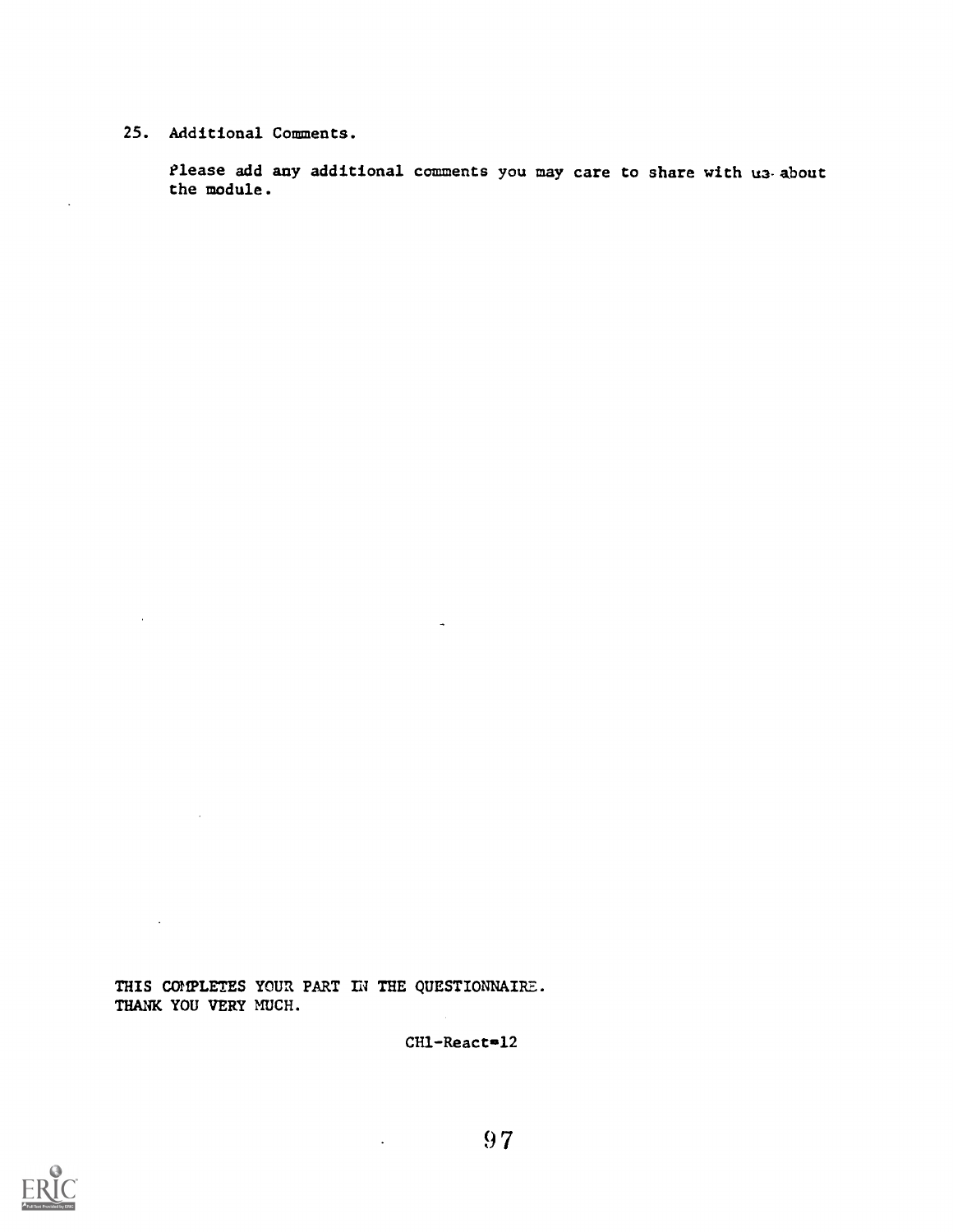I. D.  $\overline{\text{DATE}}$ 

26. If you chose not to do the module, please explain why. Be as honest and specific as you can.

 $\tilde{\phantom{a}}$ 

THANK YOU VERY HUCH.

CH1-React-13



 $\ddot{\phantom{a}}$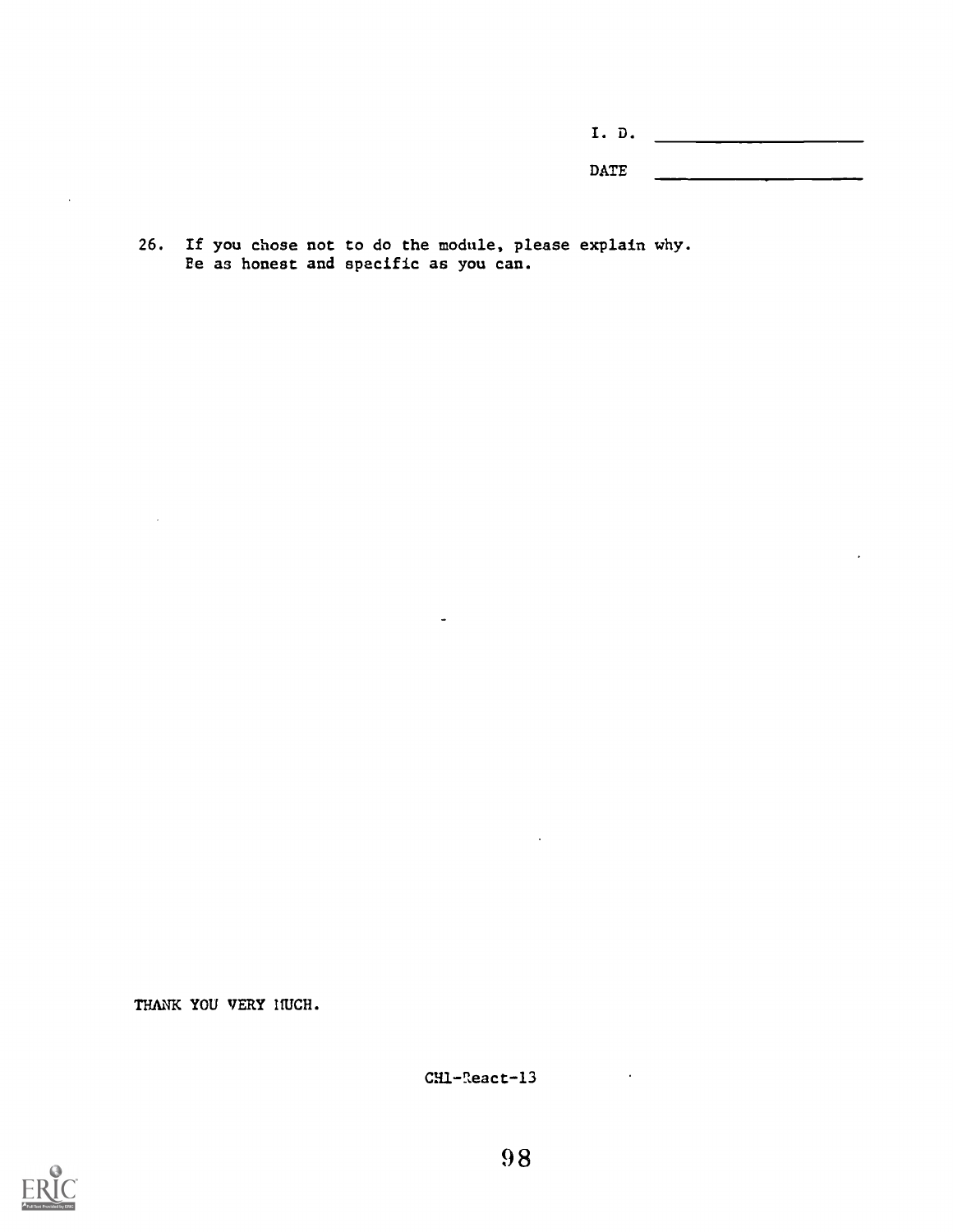# Instructor Reaction Questionnaire

Filled out by the instructor at the time that the students were filling out the "student" form.

Along with the observer reports, this form helped to document the process of implementation as well as provide perceptions and reactions.



 $\ddot{\phantom{a}}$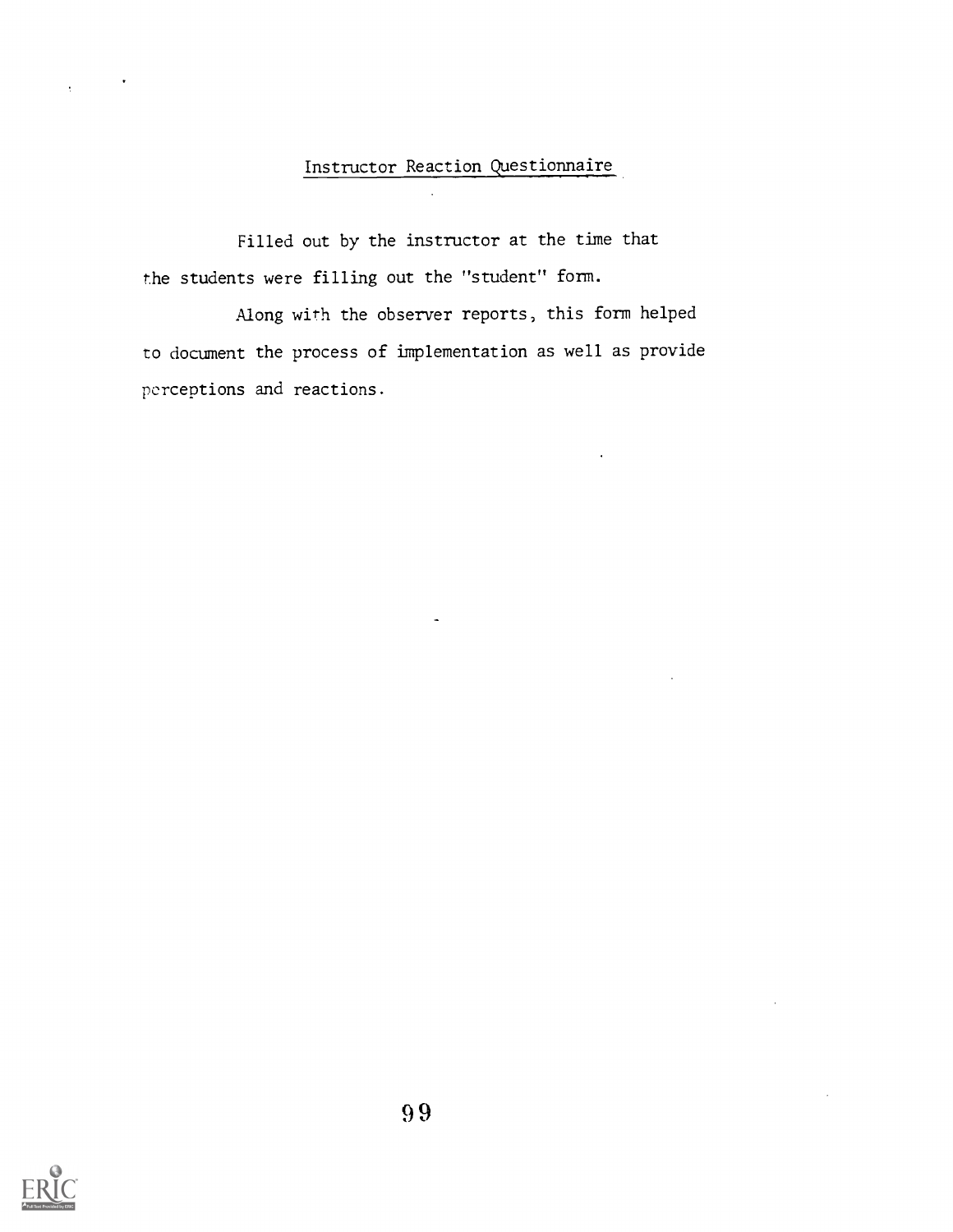#### INSTRUCTOR QUESTIONNAIRE

We are interested in your perceptions of and attitudes toward the module

that you used in your course

Your responses will be kept confidential and will be seen only by the project staff.

| $\mathbf{1}$ . | Name                                                              |
|----------------|-------------------------------------------------------------------|
| 2.             | Date                                                              |
| 3.             | Instructional setting                                             |
|                | a. Course level: ___ Undergraduate ___ Graduate ___ Inservice     |
|                | - Other<br>(spectfy)                                              |
|                | b. Type of program: __Traditional __Field based                   |
|                | Other                                                             |
|                | (spectfy)                                                         |
| 4.             | Did you ever use the module format in any of your courses before? |

Yes No

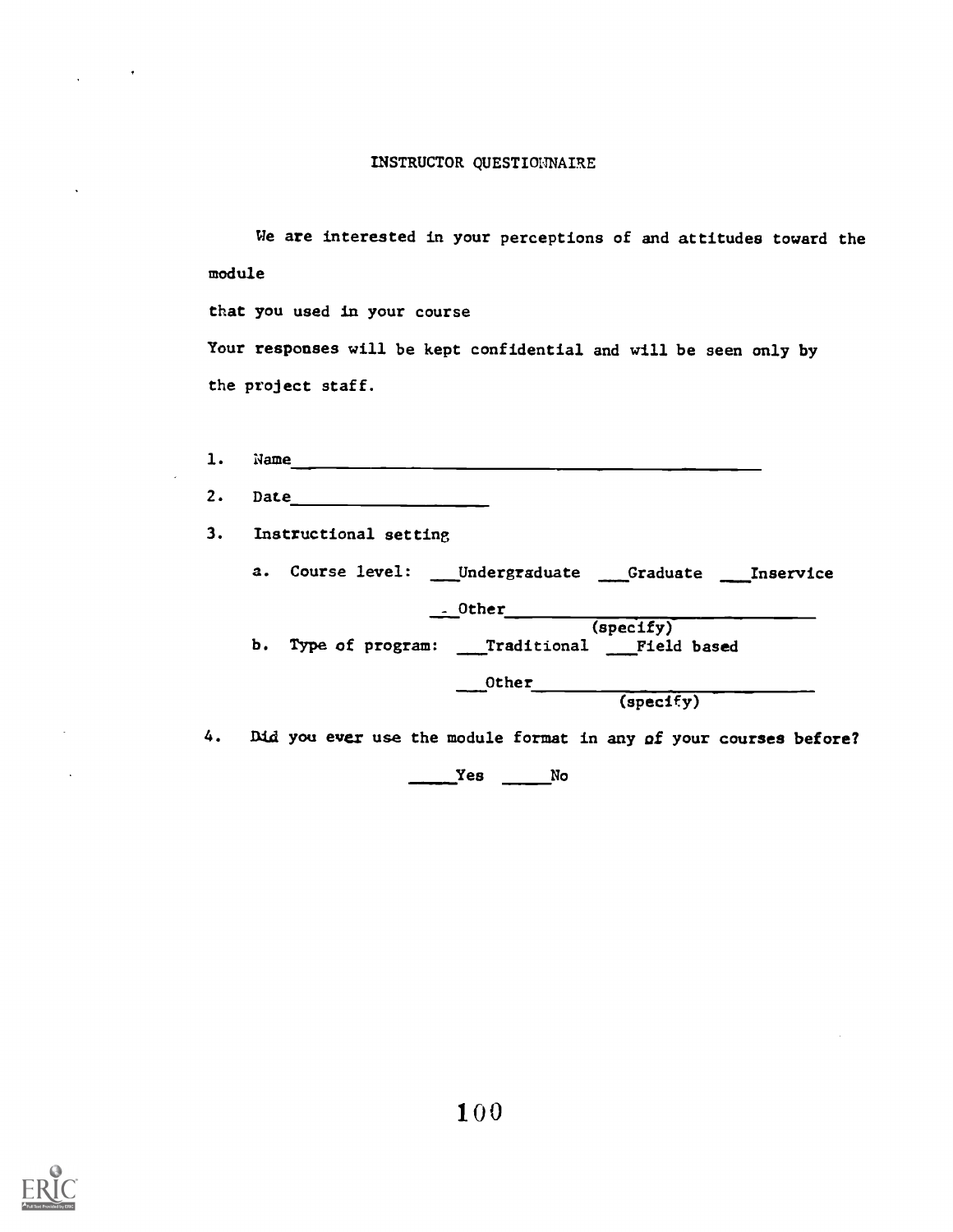## A. BACKGROUND INFORMATION

 $\mathbf{v}$ 

- 1. a. How much of the module did you use with your students?  $\begin{array}{ccc} 1 & \cdots & 1 \end{array}$  Part
	- b. If part, indicate which ones:

Pre-Assessment

- Element I (Readings)
- Element II (Observations, Interviews)
- Element III (Babysitting, Neighborhood trip)
- **Element IV** (Seminar)
- Post-Assessment
- 2. a. How did you assign the module to your students?
	- Required and part of the final grade
	- Required but not part of the final grade
	- Optional and part of the final grade
	- **Optional but not part of the final grade**
	- Other
	- b. Did you provide any kind of overview when you introduced the module? Yes No If yes, please describe briefly.

 $CH1 - Inst - 2$ 

 $\mathcal{C}=\{x_{0},...,\hat{x}_{n}\}$ 101

 $\frac{1}{\sqrt{2}}\frac{1}{\sqrt{2}}$ 

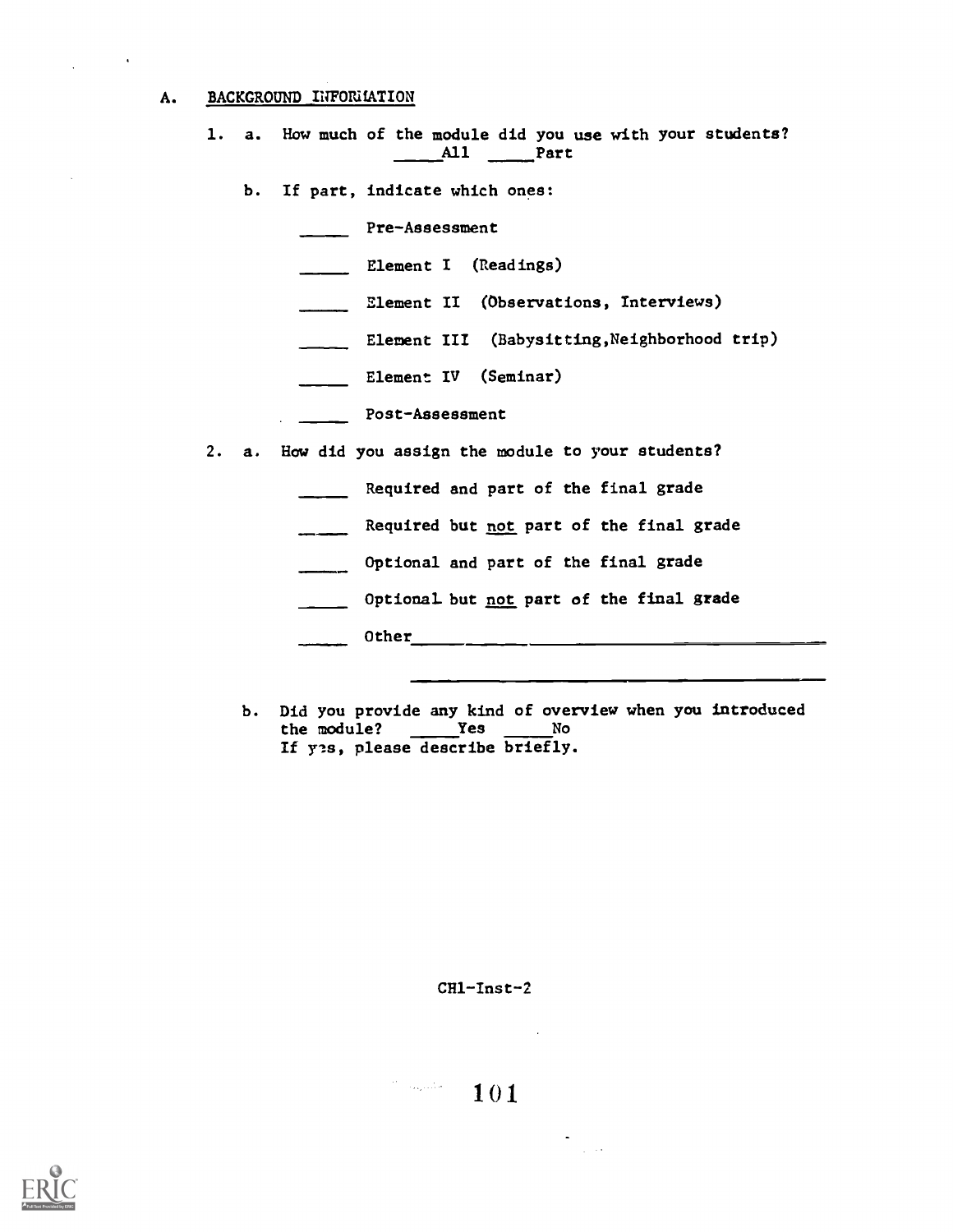c. How many of the students in your course used the module?

All lost Some  $A$  few

 $\bullet$ 

- Other
- 3. There are several places in the module where there may have been instructor contact for evaluation purposes. Indicate below what was the nature of your contact with your students. (Check as many as apply.)

| Oral comments in class     |
|----------------------------|
| Written comments           |
| Meeting with student $(s)$ |
| Assignment graded          |
| Other                      |
| ٠                          |

4. As the instructor, did your role include areas other than evaluation?  $f$ es  $\_\_\_\_$  No If yes, please describe briefly.

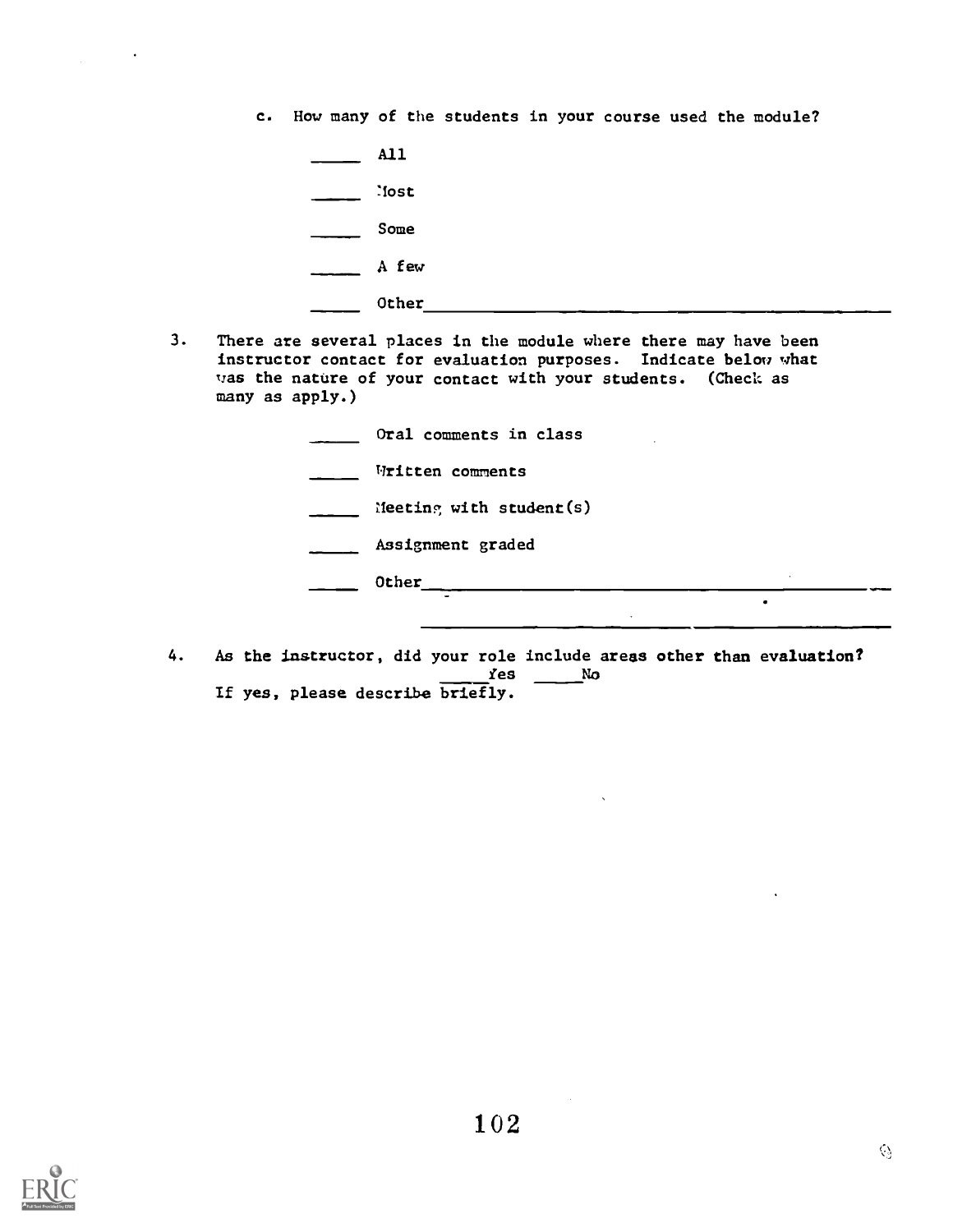5. a. How many class meetings were devoted in whole to the module? Please indicate number of sessions and describe content briefly.

b. How many class meetings were devoted in part to the module? Please indicate number of sessions and describe content briefly.

6. Do you think the module was designed to provide you with enough contact with your students?  $\qquad \qquad \text{Yes} \qquad N$ o Please describe briefly.

 $\sim 10^{10}$  km s  $^{-1}$ 

7. Do you think it is necessary to check on the progress of students as they work through the module?  $Yes$  No Please explain your answer.



 $\mathcal{L}_{\rm{in}}$ 

 $\omega$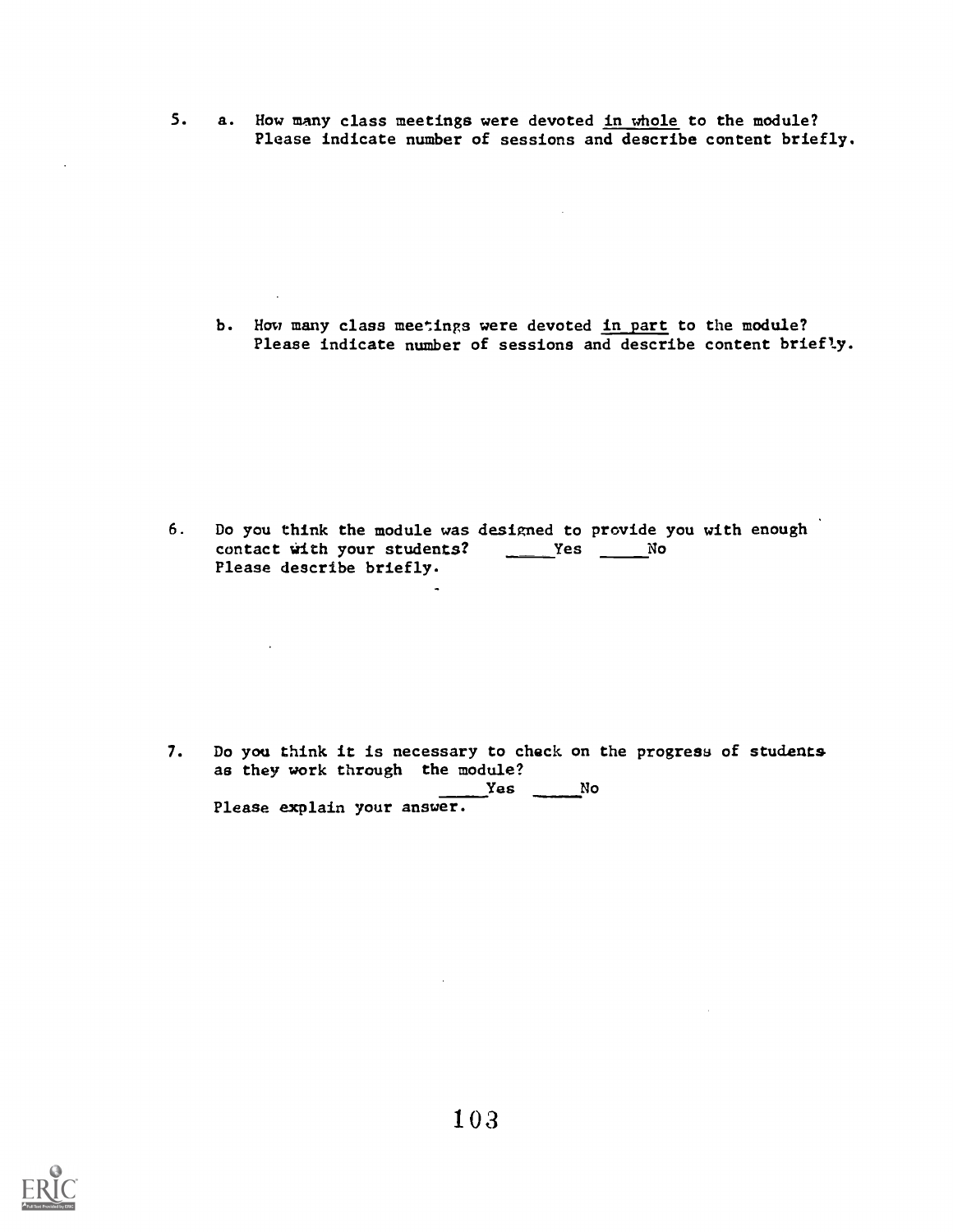8. Did you in any way influence the make-up of the small group or peer pairing?<br>
Yes No  $\rule{1em}{0.15mm}$   $\qquad$  Yes  $\rule{1em}{0.15mm}$   $\qquad$   $\frac{1}{2}$   $\qquad$   $\frac{1}{2}$ If yes, how?

9. Was the module related to other work in the course?  $Yes$  No

#### B. MODULE PARTS

 $\bullet$ 

10. Rate the module on the items that follow, using the following code:

1. Excellent 2. Very Good 3. Good 4. Fair 5. Poor 6. Not helpful at all

# NA Not Applicable

|    | Learning Activities                                                  |              |                | Rating                  |                | (Circle one) |                 |         |
|----|----------------------------------------------------------------------|--------------|----------------|-------------------------|----------------|--------------|-----------------|---------|
| а. | Sequencing of ideas                                                  |              | $1 \cdot 2$    | $\mathbf{3}$            | $\overline{4}$ | 5            | 6               | IIA     |
| Ъ. | Level of sophistication                                              | $\mathbf 1$  | $\overline{c}$ | $\overline{\mathbf{3}}$ | 4              | 5            | 6               | NA      |
| c. | Clarity                                                              | $\mathbf{1}$ | $\overline{2}$ | $\mathbf{3}$            | 4              | 5            | $6\phantom{1}6$ | NA.     |
| d. | Kinds of tasks                                                       | 1            | $\overline{2}$ | $\overline{\mathbf{3}}$ | $\overline{4}$ | 5            | 6               | N       |
| е. | Amount of practice                                                   | $\mathbf{1}$ | $\overline{c}$ | $\overline{\mathbf{3}}$ | $\overline{4}$ | 5            | 6               |         |
| f. | Provision for feedback                                               | $\mathbf{1}$ | 2 <sup>1</sup> | $\mathbf{3}$            | 4              | 5            | 6               | ΜY      |
| g. | Overall value of activities for<br>acquiring the competency          | $\mathbf{1}$ | $\overline{2}$ | $\overline{\mathbf{3}}$ | $\overline{4}$ | 5            | 6               | NA      |
| h. | Value of readings                                                    | $\mathbf{1}$ | $\mathbf{2}$   | $\overline{3}$          | $\overline{4}$ | $\mathbf{5}$ | 6               | NA      |
|    | i. Value of observation of handicapped<br>child                      | $\mathbf{1}$ | $\overline{2}$ | $\mathbf{3}$            | $\overline{4}$ | 5            | 6               | NA      |
| j. | Value of interview with parent                                       | $\mathbf{1}$ | $\overline{2}$ | $\mathbf{3}$            | $\overline{4}$ | 5            | 6               | $N_A$ . |
| k. | Value of acting as parent surrogate                                  | $\mathbf{1}$ | $\overline{2}$ | $\overline{\mathbf{3}}$ | 4              | 5            | 6               | NA.     |
| l, | Value of seminar with feriow students                                | 1            | $\overline{2}$ | $\overline{\mathbf{3}}$ | 4              | 5            | 6               | N.      |
| m. | Value of guidelines provided for<br>observation and interview<br>104 | $\mathbf{1}$ | $\overline{2}$ | $\overline{\mathbf{3}}$ | 4              | $\mathsf{S}$ | 6               | MA      |
|    | CH1-Inst-5                                                           |              |                |                         |                |              |                 |         |

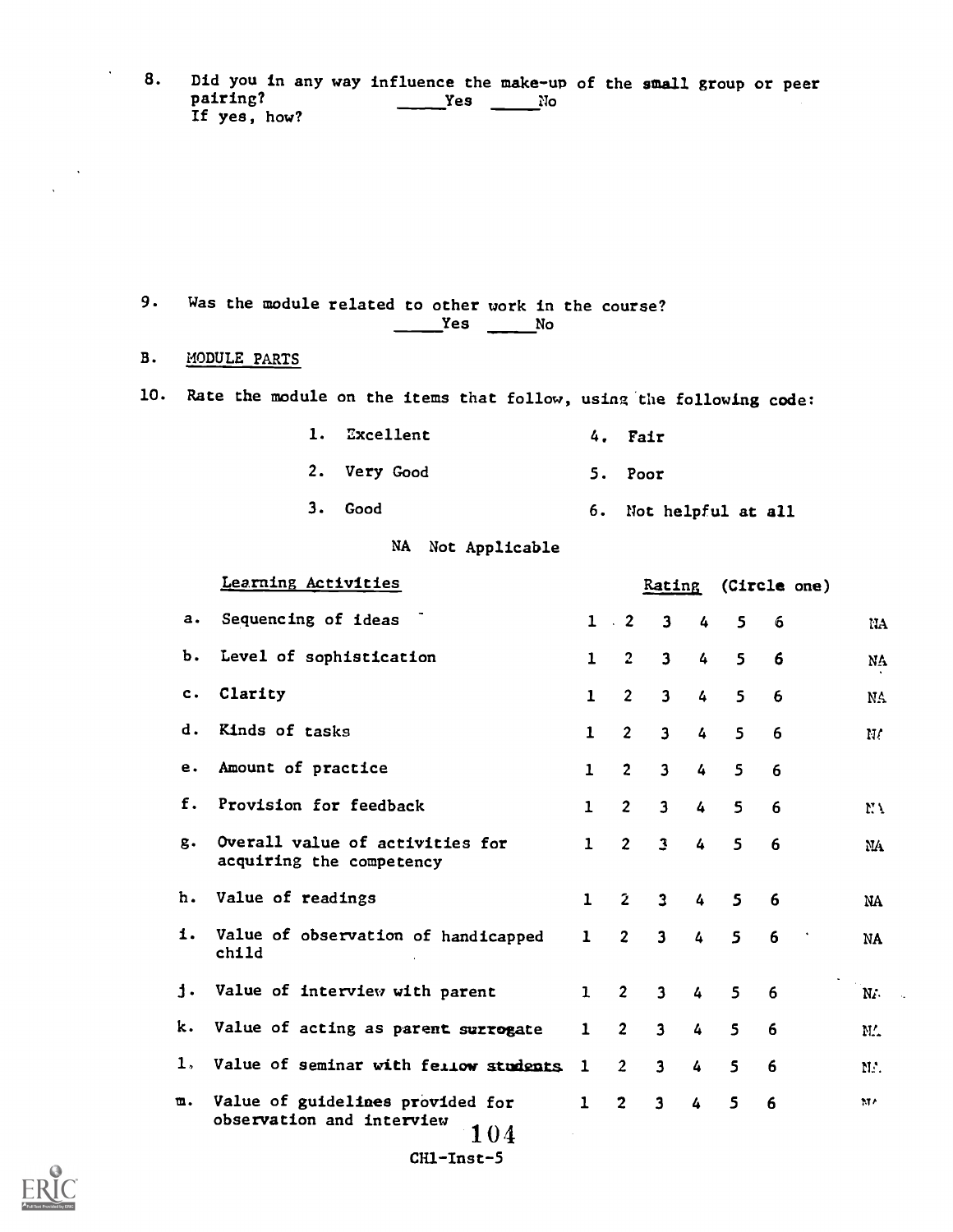- 11. Are there any activities, materials or readings that you think should have been added to the module? Yes No
	- If yes, please describe briefly.

12. Do you feel that any activities, materials or readings should be deleted or revised?

|  |  | Yes                              | No |  |
|--|--|----------------------------------|----|--|
|  |  | If yes, please describe briefly. |    |  |

- 13. Some activities were done by students working together.
	- a. Did the students have difficulty in making arrangements to meet with fellow students?
		- \_\_\_\_\_ Great difficulty
		- \_\_\_\_\_ Some difficulty
		- No problem at all
	- b. Rate this method for facilitating learning:
		- Excellent
		- Very Good
		- Good
		- **Fair**
		- Poor

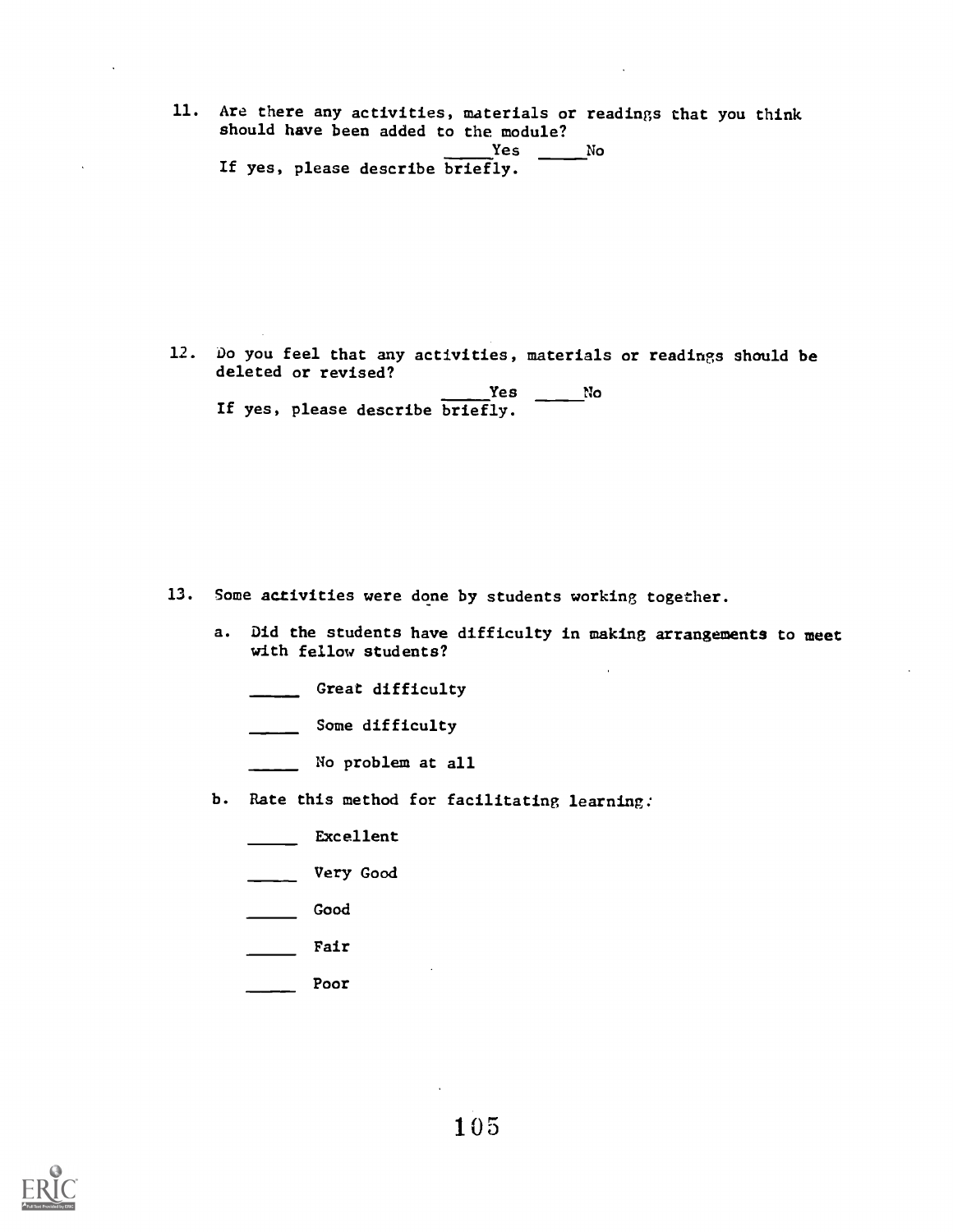c. Did you think that students evaluating each other's work provided them with adequate and appropriate feedback? <u>Yes</u> No Please explain your answer.

14. a. Did you think an Instructor's Manual was needed?  $Yes$  No

b. If yes, how helpful was the Instructor's Manual?

| Excellent |
|-----------|
| Very Good |
| Good      |
| Fair      |
| Foor      |

c. What else would you have liked added to or deleted from the Instructor's Manual?

15. a. Did you think the Pre-Assessment adequately assessed the prerequisite learnings needed for undertaking the module?  $Yes$  No Please explain your answer.

 $\mathcal{L}$ 

 $CH1 - Inst - 7$ 

 $\bullet$ 



 $\mathcal{C}$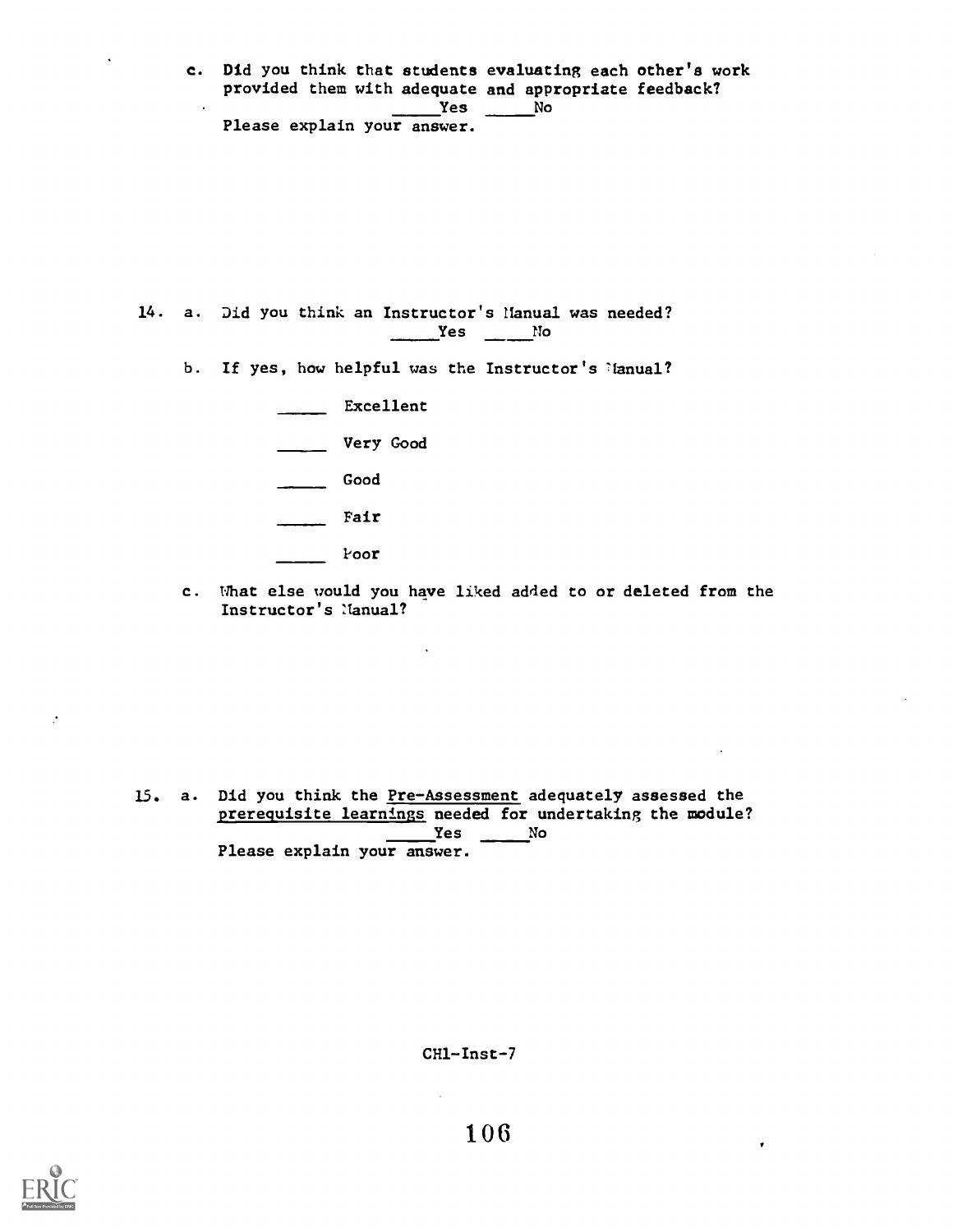b. Did you think the Pre-Assessment was a relevant measure of the competency: Understanding of parents of handicapped children and their role in the educational achievement of their children? Yes No Please explain your answer.

- c. Rate the Pre-Assessment as a true measure of your students' competence.
	- **Excellent** Very Good Good Fair Poor
		- Did not have students do Pre-Assessment
- 16. a. Did you think the Post-Assessment was a relevant measure of the competency: Understanding of parents of handicapped children and their role in the educational achievement of their children?<br>Yes No Yes No Please explain your answer.

 $CH1 - Inst - 8$ 

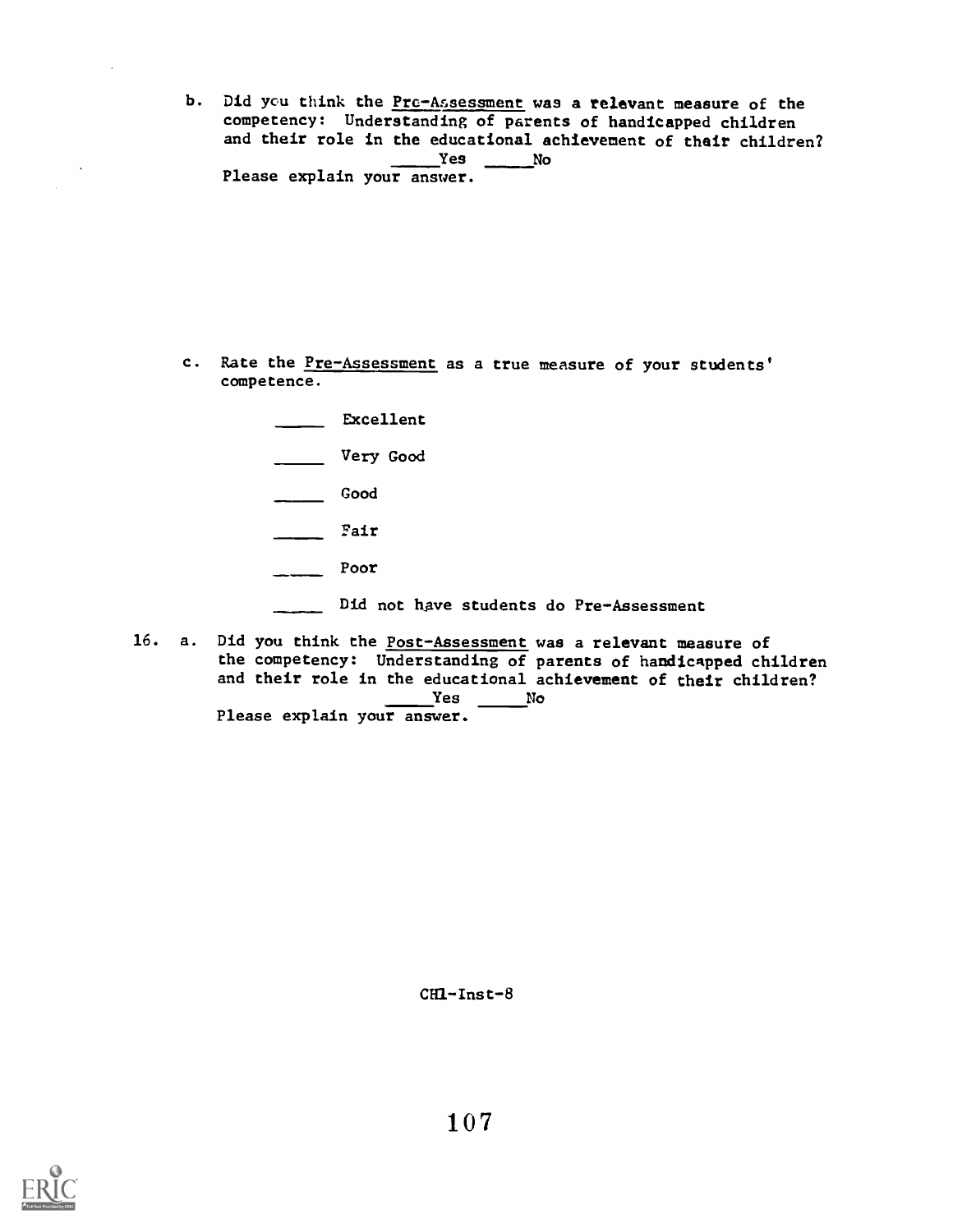- b. Rate the Post-Assessment as a true measure of your students' competence.
- Excellent Very Good Good  $\overline{\phantom{a}}$  $\overline{\phantom{a}}$ Fair Poor Dia not have students do Post-Assessment 17. a. Was there any difficulty encountered in making arrangements for working with families of the handicapped?  $Yes$  No
	- b. How were arrangements made? Please explain briefly.

 $CH1 - Inst - 9$ 

 $\tilde{\phantom{a}}$ 

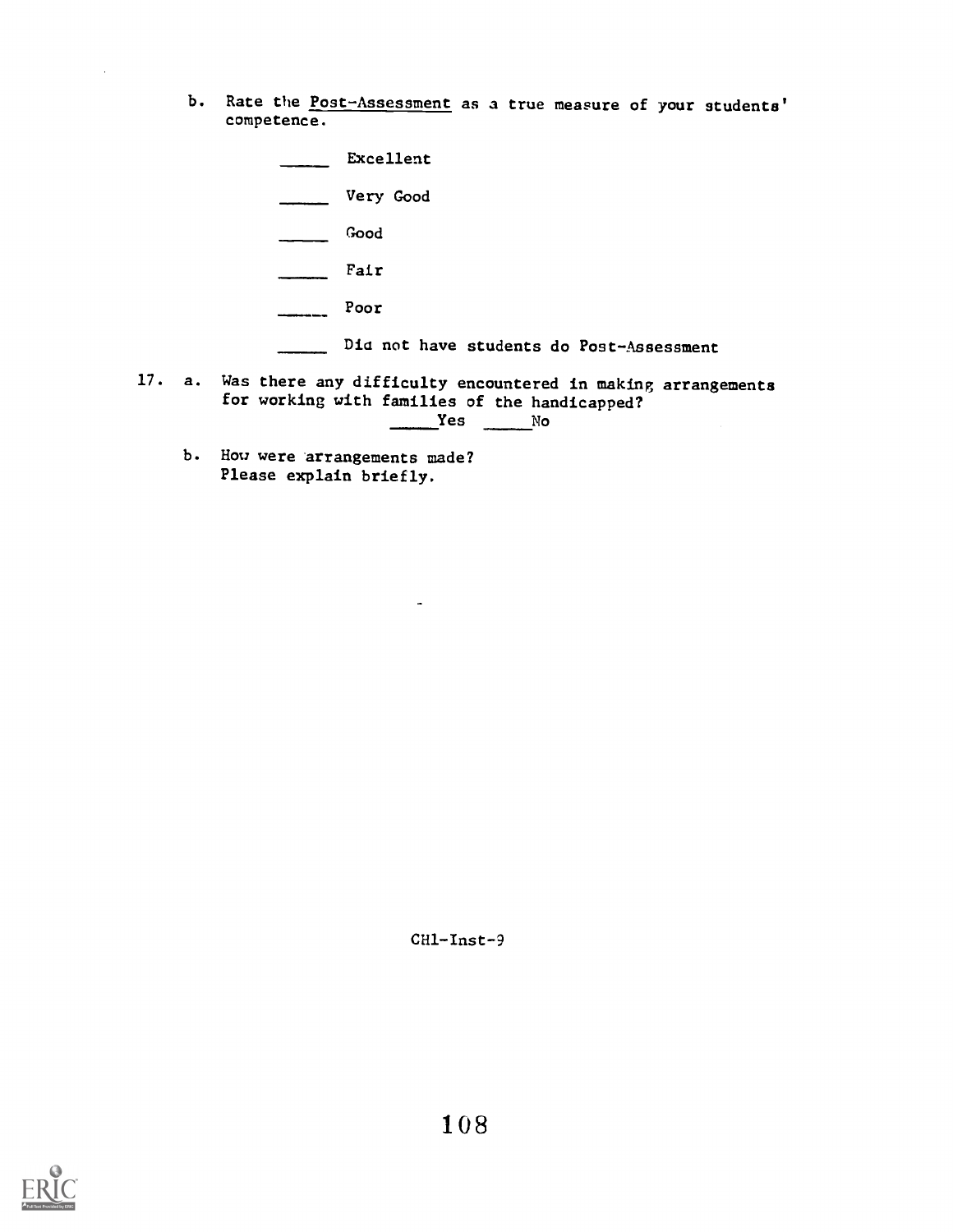18. Overall, what was the major  $difficult<sub>y</sub>$  you encountered in using this module in your course?

19. Overall, what was the major advantage of using this module in your course?

 $\ddot{\phantom{a}}$ 

20. One of the important aspects of using modules is that it enables students to work more independently from the instructor. What did you sanse was the students' react±ons to this aspect of the module?

 $\ddot{\phantom{a}}$ 

ستعداد

 $\ddot{\phantom{a}}$ 

CH1-Inst-10



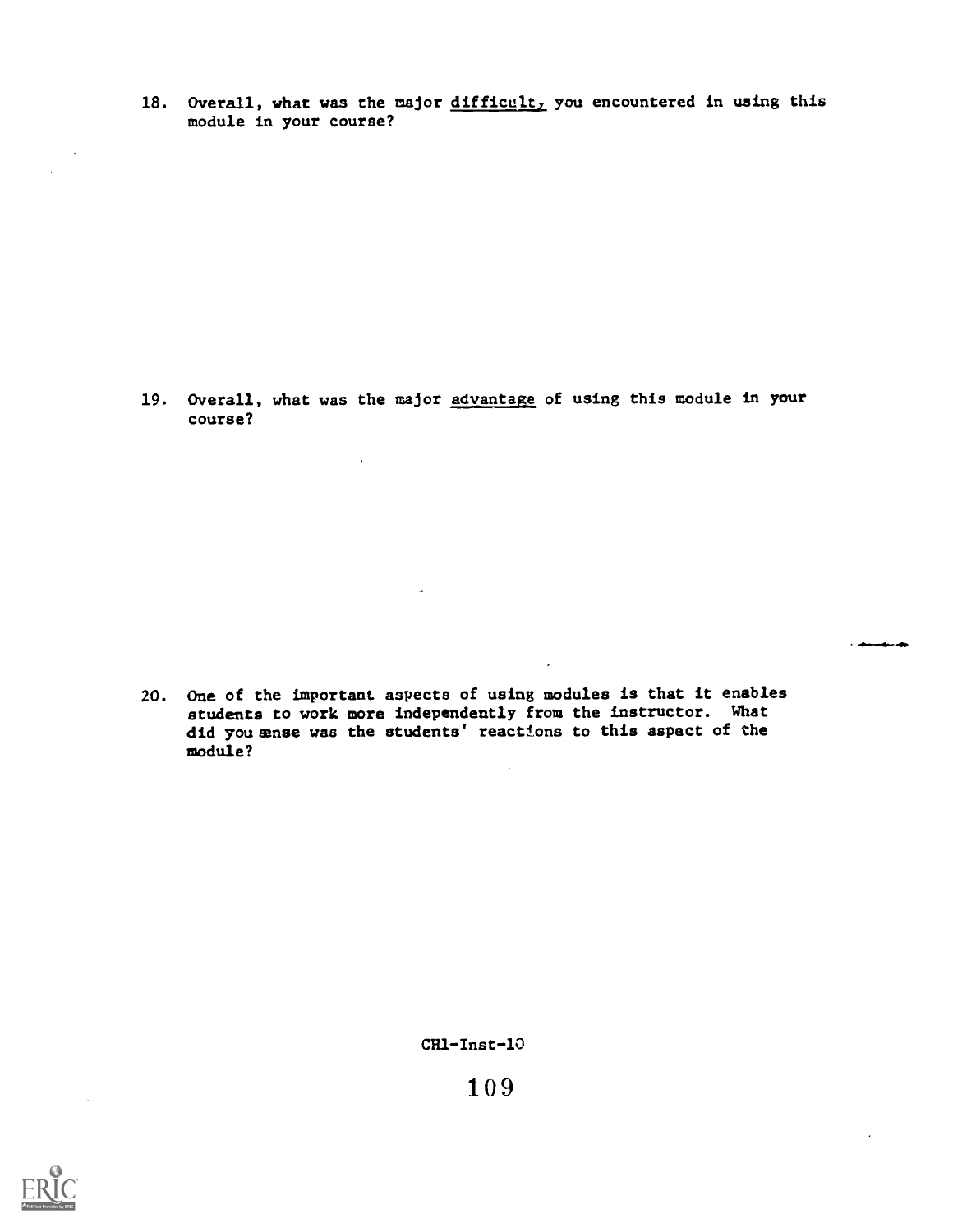## C. EFFECTIVENESS

21. How successful was the module (or the parts you selected) in helping your students learn the following:

|                |                                                                                                                                                            | $\text{Excel-}$<br>lent | Very<br>Good | Good |  | Not<br>helpful<br><b>Fair Poor at all</b> | Don't<br>Know |
|----------------|------------------------------------------------------------------------------------------------------------------------------------------------------------|-------------------------|--------------|------|--|-------------------------------------------|---------------|
| $\mathbf{a}$ . | To recognize the stresses<br>and responsibilities in-<br>volved in being the parent<br>of a handicapped child.                                             |                         |              |      |  |                                           |               |
|                | b. To make them aware of the ways<br>in which the home life of a<br>handicapped child can influ-<br>ence his educability and educa-<br>tional achievement. |                         |              |      |  |                                           |               |
| $c_{\cdot}$    | To analyze their feelings to-<br>wards parents of handicapped                                                                                              |                         |              |      |  |                                           |               |

- 22. Did the students integrate the material in the module with the material being taught in the rest of the course?
	- A great deal
	- Somewhat

children.

- Very little
	- Not at all
- 23. Did the module effectively individualize the materials? Yes NO
- 24. If you were to use the module again, what would you do differently?

 $CH1$ -Inst-11

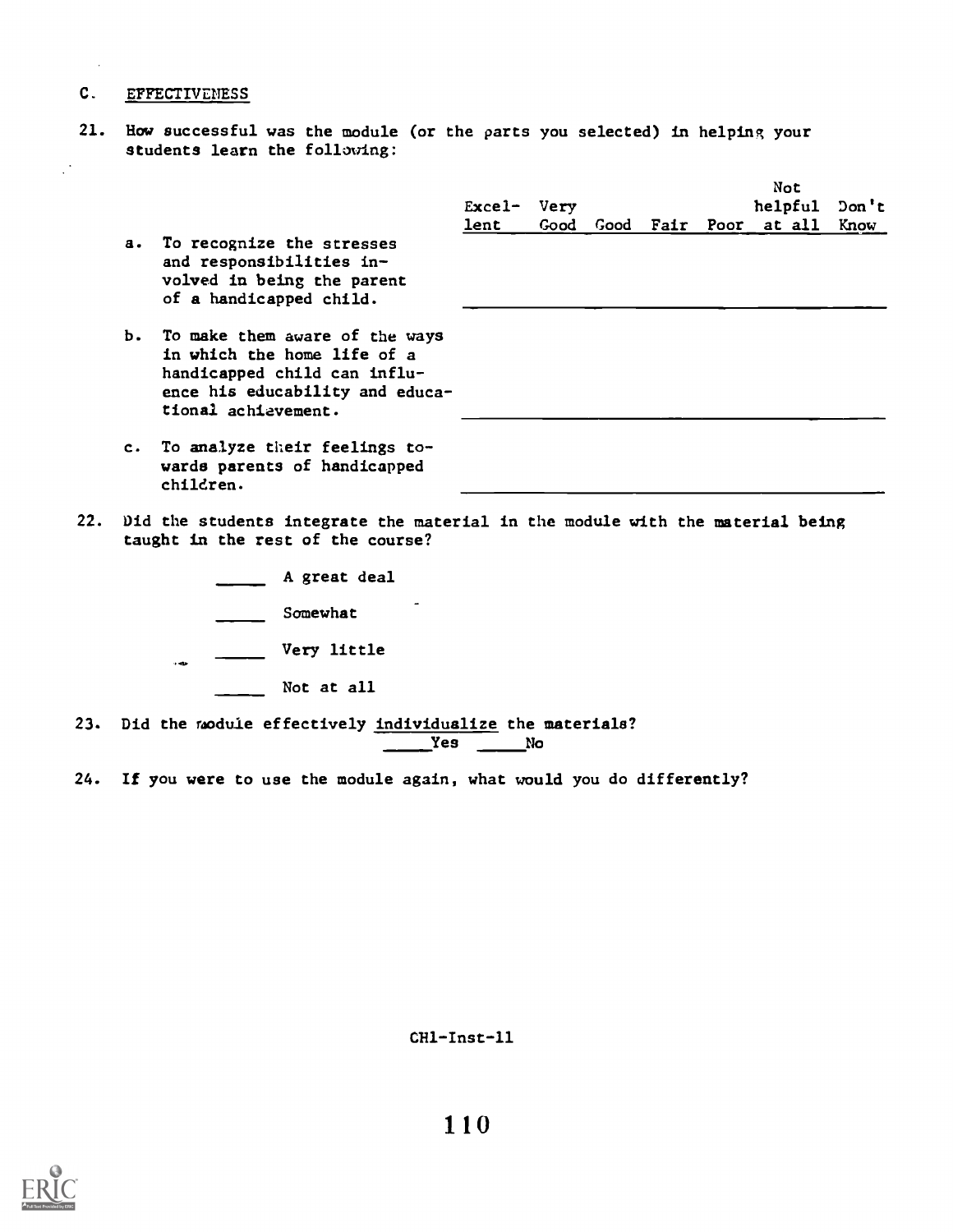#### D. EFFICIENCY

- 25. a. Do you think that the subject matter of this module would have beer learned in less time with the use of other teaching methods? Yes No
	- b. Is you think that the subject matter of the module could have been learned more effectively with the use of other teaching<br>methods?  $Yes$  No
- 26. Do you think that the module made too many demands on students? Yes No
- 27. In comparison to the teaching methods you usually use, how would you compare this module:
	- a. In terms of the time you spent.

b. In terms of your involvement.

28. Would you make any changes in the Instructor's role?